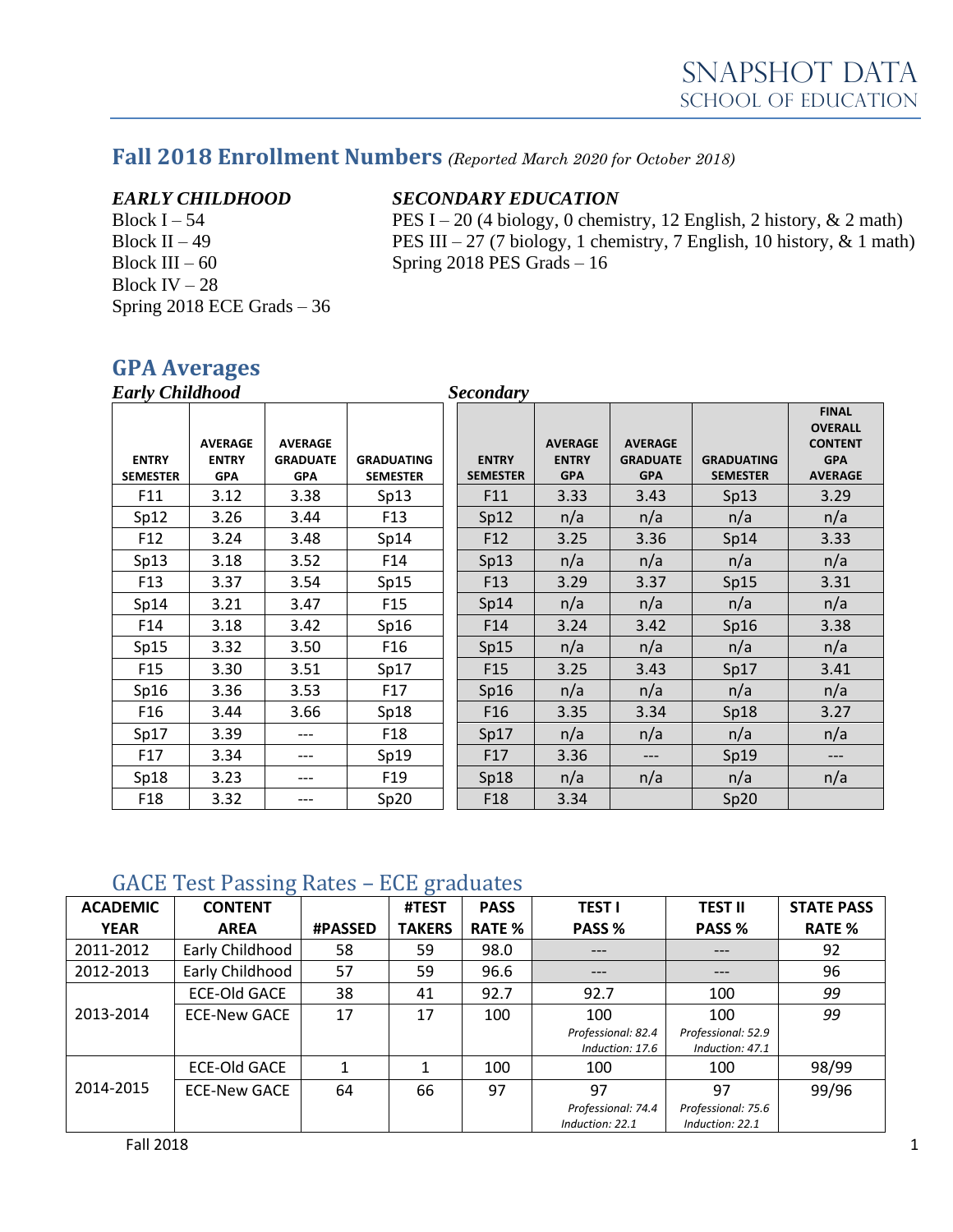|           | <b>ECE-Old GACE</b> |    |    | 100 | 100                                   | 100                                   | 100/100 |
|-----------|---------------------|----|----|-----|---------------------------------------|---------------------------------------|---------|
| 2015-2016 | <b>ECE-New GACE</b> | 49 | 49 | 100 | 100                                   | 100                                   |         |
|           |                     |    |    |     | Professional: 74<br>Induction: 22.1   | Professional: 69<br>Induction: 22.1   |         |
| 2016-2017 | <b>ECE-New GACE</b> | 61 | 61 | 100 | 100                                   | 100                                   |         |
|           |                     |    |    |     | Professional: 88.5<br>Induction: 11.5 | Professional: 72.1<br>Induction: 27.9 | 100/100 |
| 2017-2018 | <b>ECE-New GACE</b> | 60 | 60 | 100 | 100                                   | 100                                   |         |
|           |                     |    |    |     | Professional: 86.7<br>Induction: 13.3 | Professional: 68.3<br>Induction: 31.3 | 100/100 |

*Old & new GACE minimum passing score: 220 New GACE only:* ➢*Induction level: Scores of 220-249* ➢*Professional level: Score of 250+*

# **GACE Test Passing Rates - Secondary graduates**

*GACE test passing rates for secondary education students are not disaggregated to protect the anonymity of individual test takers.*

## **GACE – Students Earning Professional Level at Graduation**

*(Passing both Test I & II at professional level)*

| Spring 2018                                |          |  |  |  |  |  |
|--------------------------------------------|----------|--|--|--|--|--|
| ECE                                        | PES*     |  |  |  |  |  |
| 24 of 36                                   | 11 of 17 |  |  |  |  |  |
| 66.7%                                      | 64.7%    |  |  |  |  |  |
| *All content areas combined for anonymity. |          |  |  |  |  |  |

# **Certification** *(Submitted for certification after meeting all requirements.)*

| A/Y 2016-2017           | A/Y 2017-2018                                      |  |  |  |
|-------------------------|----------------------------------------------------|--|--|--|
|                         | <b>ECE</b> $n=61$   100%   <b>ECE</b> $n=61$   94% |  |  |  |
| <b>PES</b> $n=15$   87% | <b>PES</b> $n=18$ 89%                              |  |  |  |

### **edTPA**

| A/Y 2016-2017 |        | A/Y 2017-2018     |     |  |
|---------------|--------|-------------------|-----|--|
| ECE $n=61$    |        | 100%   ECE $n=61$ | 99% |  |
| $PES n=15$    | 100% L | PES $n=18$        | 89% |  |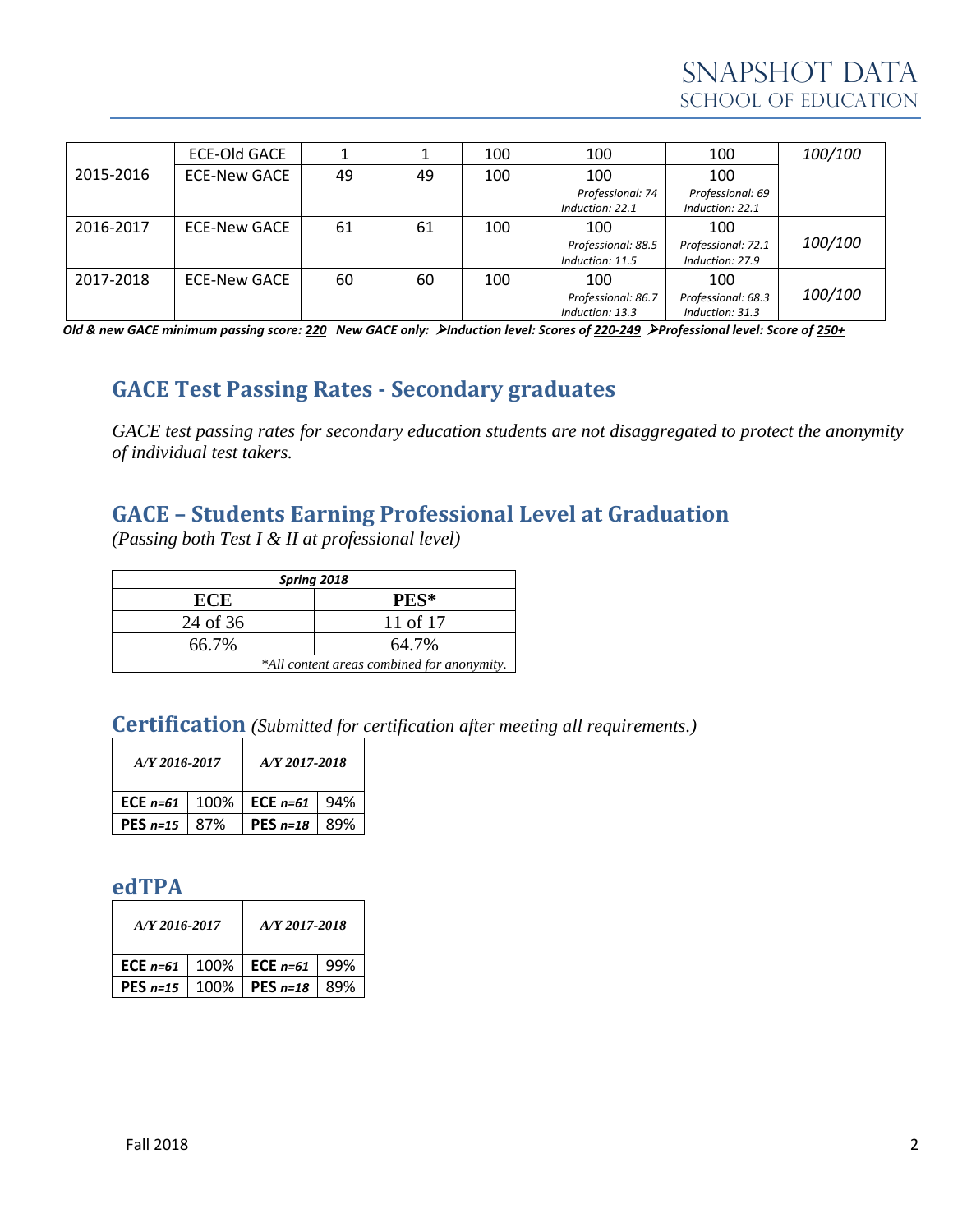| <b>Graduation</b><br><b>Term</b> | <b>Early Childhood</b><br><b>Education Grads</b><br>(ECE) Placement Rate | <b>Secondary Grads</b><br>(PES) Placement<br>Rate | <b>Updated</b><br>(since last report) |
|----------------------------------|--------------------------------------------------------------------------|---------------------------------------------------|---------------------------------------|
| Fall 2013                        | 52%                                                                      | n/a                                               |                                       |
| Spring 2014                      | 84%                                                                      | 88%                                               |                                       |
| Fall 2014                        | 57%                                                                      | n/a                                               |                                       |
| Spring 2015                      | 51%                                                                      | 56%                                               |                                       |
| Fall 2015                        | 78%                                                                      | n/a                                               |                                       |
| Spring 2016                      | 86%                                                                      | 85%                                               |                                       |
| Fall 2016                        | 96%                                                                      | n/a                                               |                                       |
| Spring 2017                      | 97%                                                                      | 87%                                               |                                       |
| <b>Fall 2017</b>                 | 100%                                                                     | n/a                                               |                                       |
| Spring 2018                      | 94%                                                                      | 78%                                               |                                       |

### **Reported Job Placement Rates**

### **Survey of Induction Teachers Results**

**4= Strongly Agree 3= Agree 2= Disagree 1= Strongly Disagree**

- 2018 (2017 Graduates)  $n=15$ 
	- o Inductee overall averages ranged from 0.69 to 4.00
	- o Areas where inductee teachers feel **least** confident include:
		- Engage learners in monitoring their own progress *(avg. 2.60)*
		- Seeking appropriate ways to integrate technology to support assessment practice and to assess learner needs *(avg. 2.60)*
	- o Area where the inductee teachers feel **most** confident include:
		- Understand how individual differences and diverse cultures impact student learning and classroom environments and use that information to design and deliver instruction *(avg. 3.53)*
		- **•** Deliver instruction incorporating the basic theories of student development appropriate to my students *(avg. 3.47)*

### **Survey of Employers of Induction Teachers Results**

**4= Strongly Agree 3= Agree 2= Disagree 1= Strongly Disagree**

- 2018 (2017 Graduates) *n=30 employers*
	- o Inductee employer overall averages ranged from 2.91 to 3.91
	- o Employers feel **least** confident with inductee teachers' abilities include:
		- Plans and delivers differentiated instruction using a wide range of evidence-based instructional strategies, resources, and technological tools to meet the diverse learning needs of: Gifted Students *(avg. 2.77)*
	- o Areas where the employers feel **most** confident with inductee teachers' abilities include:
		- Works collaboratively with colleagues and other professionals *(avg. 3.37)*
		- Understands, upholds, and follows professional ethics, policies, and legal codes of conduct *avg. 3.37)*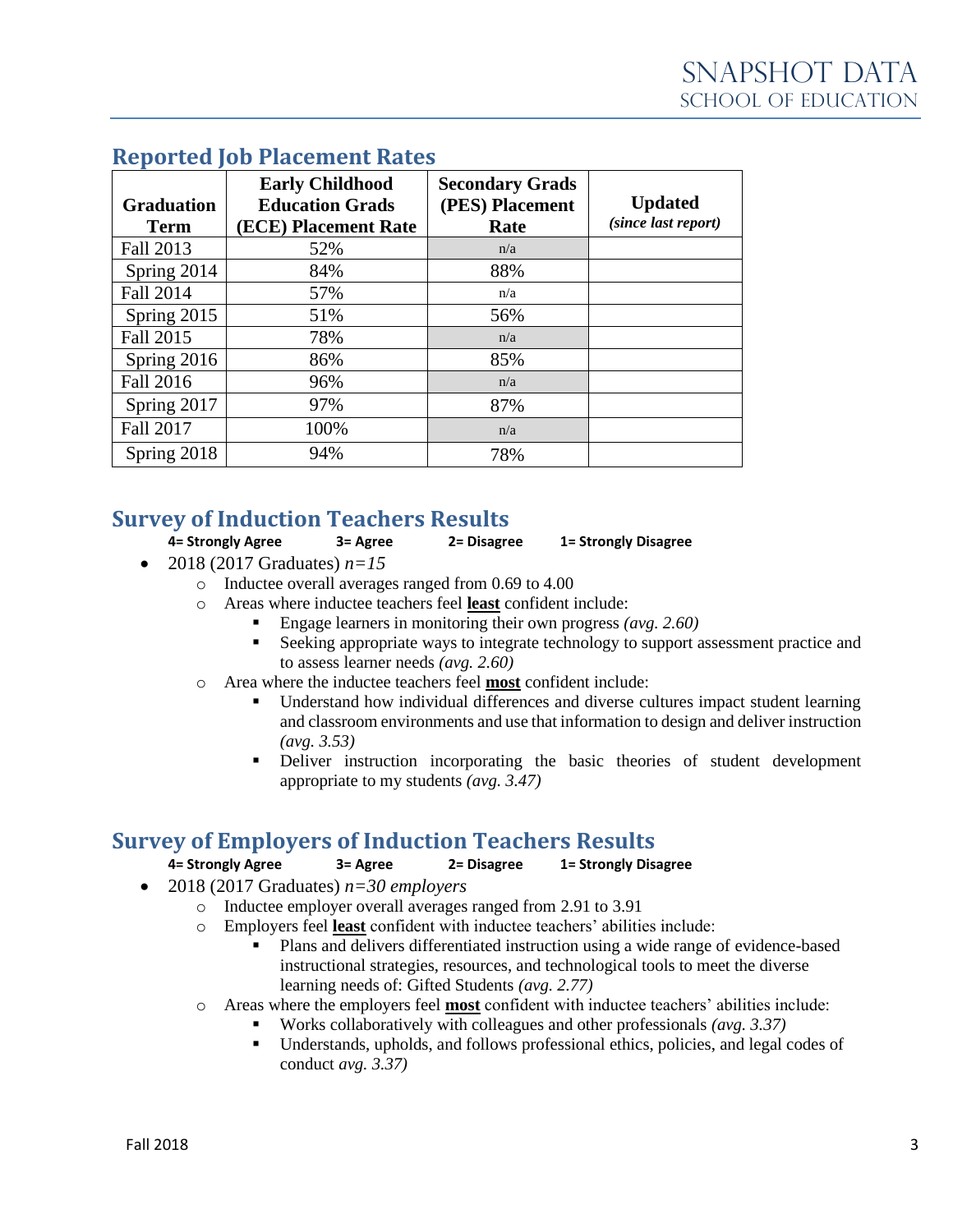# **Early Childhood Education (ECE) Graduate Completers' Survey Results Spring 2018**

**36 respondents**

- **86.7%** responded positively (strongly agree/agree) to the **Content and Curriculum** survey statements.
	- o *Graduates were most confident in being prepared to demonstrate broad, current, and specialized knowledge in their field (89%) and that their field placement helped them gain the expertise in content and curriculum (89%).*
	- o *Graduates were least confident in their plans to relate their field to other areas of the school and to everyday life (83%).*
	- o *There was an 8.7% increase in the number of students who positively agreed with the statements in this category versus the students who positively agreed in the Fall 2017 survey (78%, down 3.7% from Spring 2017).*
- **89%** responded positively (strongly agree/agree) to the **Knowledge of Students, Teaching and Learning** survey statements.
	- o *Graduates were most confident in all of the markers but one. These result of the following markers was 89%: in their plans to hold high expectations for all believing that everyone can learn at high levels; feeling prepared to demonstrate an understanding of how students develop and learn; in their ability to effectively communicate with students from diverse cultural backgrounds; in their plans to use the best professional practices to meet the needs of diverse learners; in their understanding of how factors in environment inside and outside of school may influence students' lives and learning; in their plans to establish respectful and productive relations with families and communities to support student learning; and, that their field placement helped them gain the expertise in knowledge of students, teaching, and learning 89%).*
	- o *Graduates were least confident in their ability to work with students identified as needing special education services (86%).*
	- o *There was an 12% increase in the number of students who positively agreed with the statements in this category versus the students who positively agreed in the Fall 2017 survey (77%, down 5% from Spring 2017).*
- **87%** responded positively (strongly agree/agree) to the **Learning Environments** survey statements.
	- o *Graduates were most confident in being able to manage time, space, activities, technology, and other resources to provide active and equitable engagement of diverse students and adults in productive tasks; in their ability to implement effective classroom management strategies in all school spaces; and, in their knowledge about human motivation and behavior to develop strategies for organizing and supporting learning (89%).*
	- o *Graduates were least confident that their field placement helped them gain the expertise in learning environments (83%).*
	- o *There was a 8% increase in the number of students who positively agreed with the statements in this category versus the students who positively agreed in the Fall 2017 survey (79%, down 4.5% from Spring 2017).*
- **88.3%** responded positively (strongly agree/agree) to the **Classroom, Program, and School-wide Assessment** survey statements.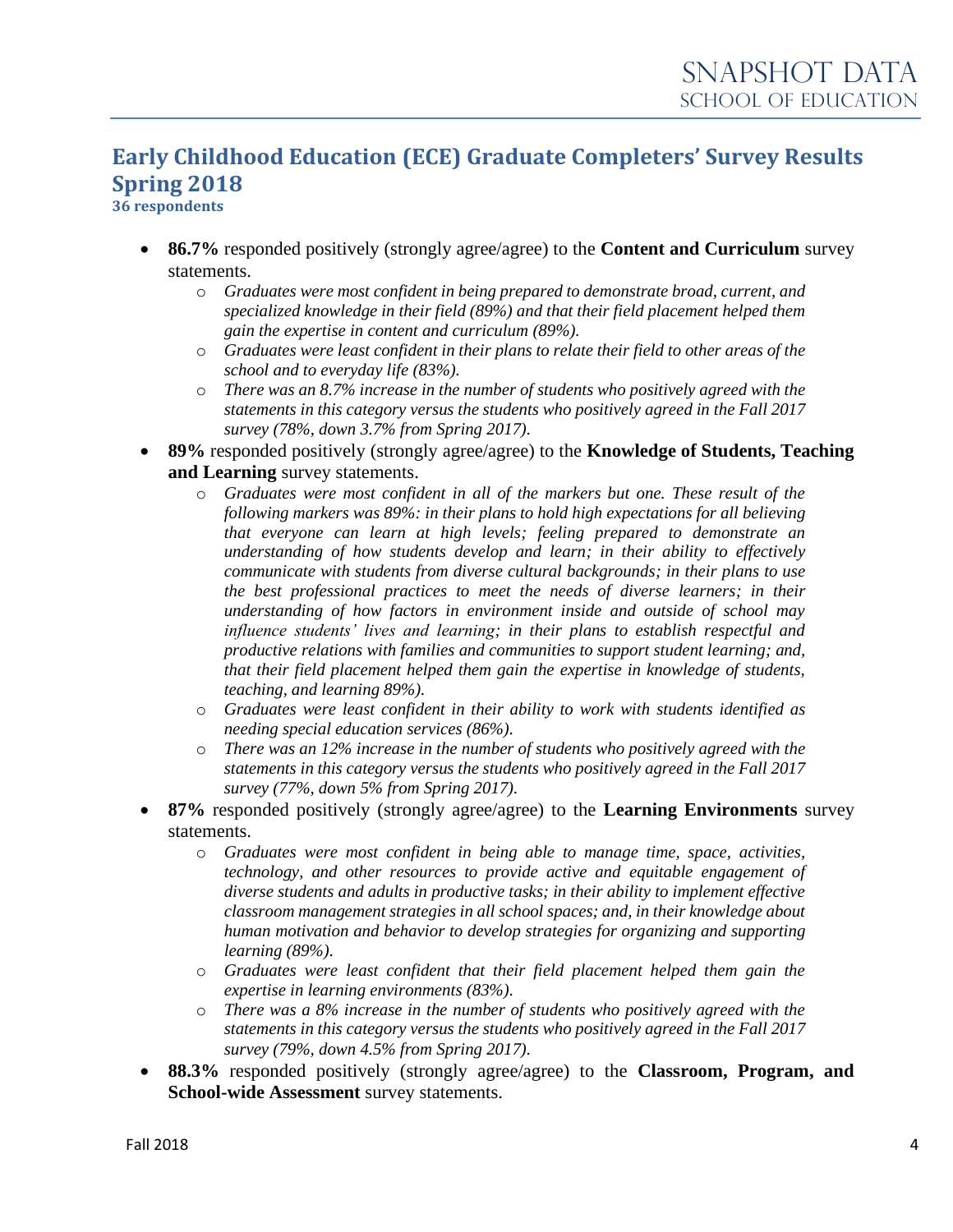- o *Graduates were most confident in their ability to choose, develop, and use assessment methods appropriate for instructional programmatic decisions; in their plans to use resources including available technology to keep accurate and up-to-date records; and, in their ability to use assessment data to communicate knowledgeably and responsibly to students, parents, community, and school personnel (89%).*
- o *Graduates were less confident that their field placement helped them gain the expertise in classroom, programs, and school-wide assessment (86%).*
- o *Overall, there was a 9.3% increase in the number of students who positively agreed with the statements in this category versus the students who positively agreed in the Fall 2017 (79%) down from Spring 2017 (82.8%).*
- **89%** responded positively (strongly agree/agree) to the **Planning and Instruction** survey statements.
	- o *There was no difference in the results of individual markers within this category. (89%). Markers within the category: I believe I am prepared to plan and carry out instruction and programs based on knowledge of state and district performance standards, curriculum, students, learning environments, and assessment data;\*\*I plan to keep up with and use methods consistent with current theory, research, and practice;\*\*I plan to reflect on my practice and make necessary adjustments to enhance learning;\*\*I plan to integrate technology and other multimedia resources appropriately to maximize student learning opportunities for all students; and, that their field placement helped them gain the expertise in planning and instruction.*
	- o *There was a significant increase (12%) in the number of students who positively agreed with the statements in this category versus the students who positively agreed in the Fall 2017 survey (77%), as well as being an increase from Spring 2016 (83%).*
- **88.4%** responded positively (strongly agree/agree) to the **Professionalism** survey statements.
	- o *The average for most all markers in this category (being able to work collaboratively with colleagues and other professionals; understanding and believing they can implement laws related to rights and responsibilities of students, educators, and families; being prepared to follow established codes of conduct, including school and district policies; being prepared to treat students equitably; planning to seek opportunities to learn based on reflection, input from others, and career goals; being prepared to participate in mentoring of future educators; and that their field placement helped them gain the expertise in professionalism) was 89%.*
	- o *Graduates were less confident in being able to communicate respect and concern for all students and in being prepared to play a leadership role in the school community (86%).*
	- o *There was a significant increase (10.4%) in the number of students who positively agreed with the statements in this category versus the students who positively agreed in the Fall 2017 survey (78%, down from 92% in Spring 2017).*

*It is noted that 89% of ECE graduates for Spring 2018 obtained the ESOL endorsement (up 5% from Fall 2017).*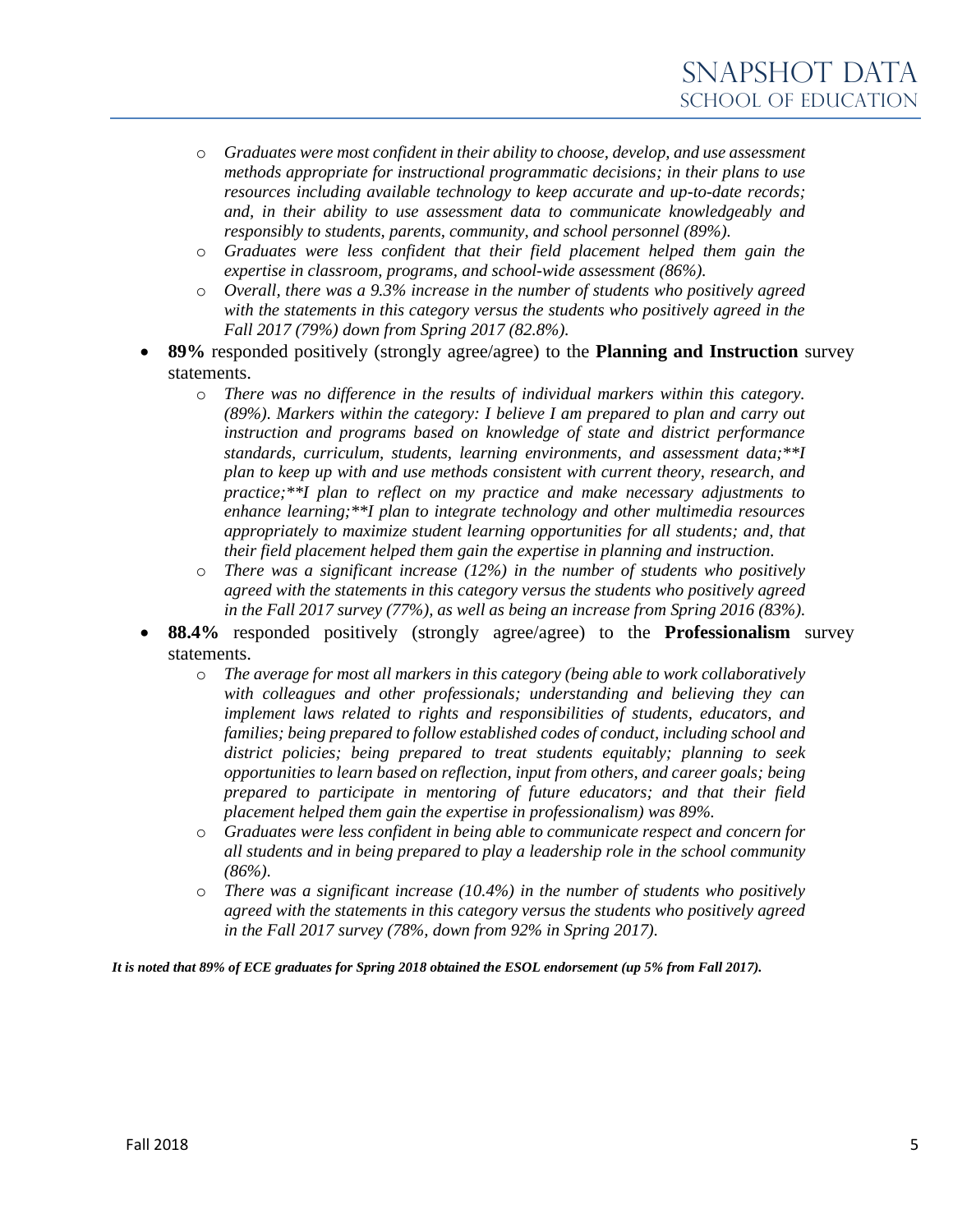# **Secondary (PES) Education Graduate Completers' Survey Results Spring 2018**

**16 respondents**

- **83.5%** responded positively (strongly agree/agree) to the **Content and Curriculum** survey statements.
	- o *Graduates were most confident in their plans to stay current in their field(s) of expertise as an engaged learner and in their plans to relate their field to other areas of the school and to everyday life (88%).*
	- o *Graduates were least positive in being prepared to understand and use content and pedagogical knowledge that is appropriate for diverse learners; in their ability to interpret and construct school, district, and programmatic curricula that reflect state and national content area standards; and, that their field placement helped them gain the expertise in content and curriculum (81%).*
	- o *There was a 12.5% decrease in the number of students who positively agreed with the statements in this category versus the students who positively agreed in the Spring 2017 survey (95%).*
- **83.2%** responded positively (strongly agree/agree) to the **Knowledge of Students, Teaching and Learning** survey statements.
	- o *Graduates were most confident in their ability to effectively communicate with students from diverse cultural backgrounds; in their plans to use the best professional practices to meet the needs of diverse learners; and, in their understanding of how factors in environment inside and outside of school may influence students' lives and learning (88%).*
	- o *Graduates were least confident in their ability to work with students identified as needing special education services (69%).*
	- o *There was an 15.8% decrease in the number of students who positively agreed with the statements in this category versus the students who positively agreed in the Spring 2017 survey (99%).*
- **83.6%** responded positively (strongly agree/agree) to the **Learning Environments** survey statements.
	- o *Graduates were most confident in their ability to create learning environments that focus on engaging all students in learning, collaboratively and individually; in their knowledge about human motivation and behavior to develop strategies for organizing and supporting learning; and, in their ability to use knowledge of students' unique cultures, experiences, and communities to sustain culturally responsive classrooms and schools (88%).*
	- o *Graduates were least confident that their field placement helped them gain the expertise in learning environments (75%).*
	- o *There was a 16.4% decrease in the number of students who positively agreed with the statements in this category versus the students who positively agreed in the Spring 2017 survey (100%).*
- **84.8%** responded positively (strongly agree/agree) to the **Classroom, Program, and School-wide Assessment** survey statements.
	- o *Graduates were most confident in their ability to use assessment data to communicate knowledgeably and responsibly to students, parents, community, and school personnel; and, that their field placement helped them gain the expertise in classroom, programs, and school-wide assessment each (88%).*